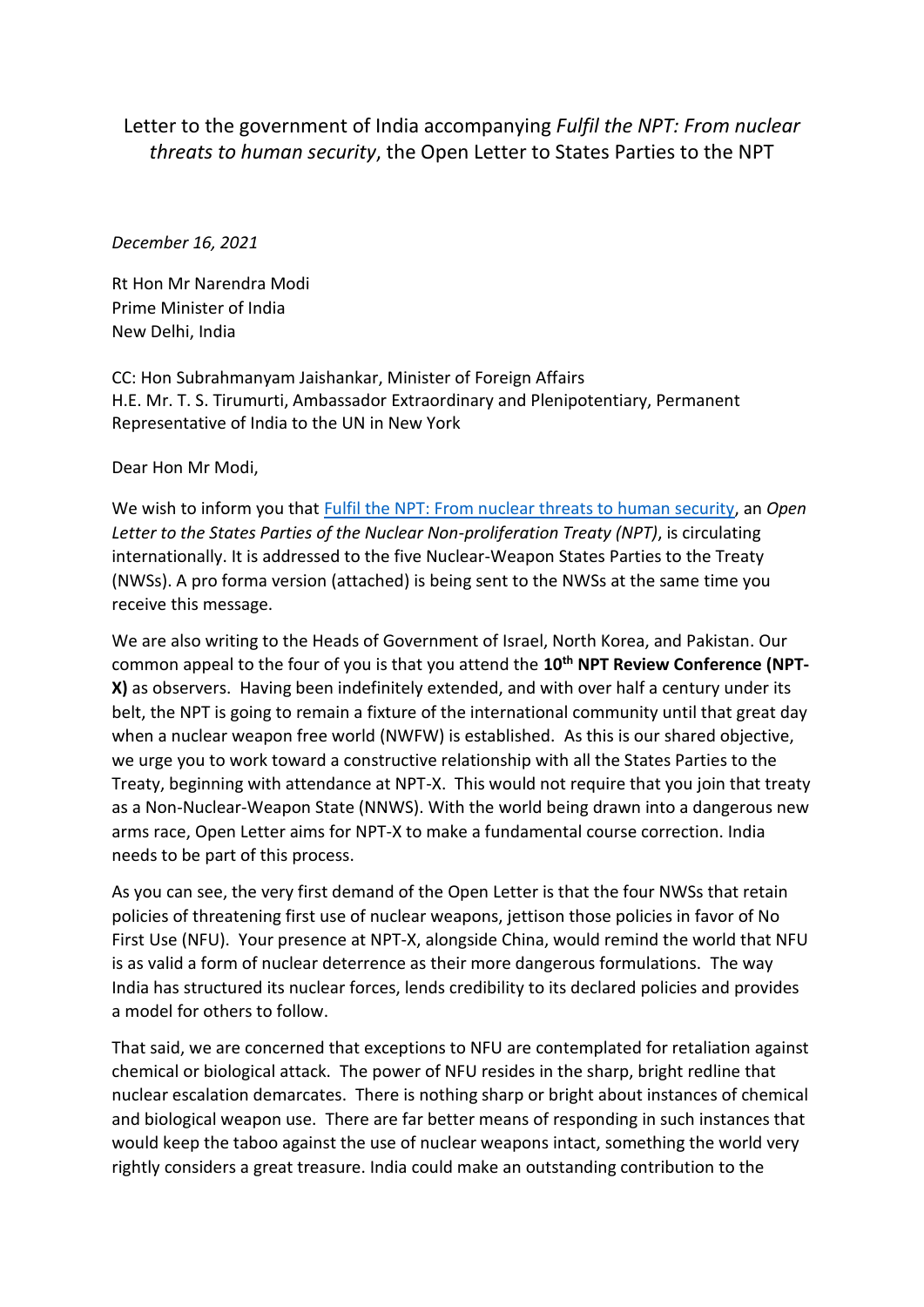cause of nuclear disarmament by narrowing the focus of its NFU policy. What better place to announce such a change, than at NPT-X?

Also, included in the first demand is a final end to nuclear weapon manufacture by the NWSs. It was the refusal of this measure by the NWSs during negation of the NPT, which India cited as the reason it could not be party to the NPT. This measure would stop vertical proliferation, and erase the explicit "legal" discrimination between NWS and NNWSs. If India would declare at NPT-X that it would be prepared to join the NPT once this discrimination is fully eradicated, that would powerfully impress the entire world. As a gesture of good faith, India could immediately call a moratorium on fissile material production.

The second and third demands are fully in line with India's long held position that there needs to be a process leading to a nuclear weapon free world. The *Report of the Informal Group on the Rajiv Gandhi Action Plan* could be submitted to NPT-X as a possible way forward, putting India one step ahead of the fourth demand on submitting action plans before NPT-XI.

The fifth and final demand is to redirecting the vast sums of money spent on the instruments of mass terror to saving our shared home, Earth, from climate change and improving the lot of people everywhere. Would India have any hesitation about making such a pledge?

We trust you agree our cause is noble. You can be assured that we would not be alone in welcoming you as observer at NPT-X. Please consider deeply how India can help make NPT-X the historic turning point of the Nuclear Age.

We take this opportunity to extend our deepest respects and highest considerations.

Yours sincerely,

## **NoFirstUse Global Steering Committee:**

**Marc Finaud**, France/Switzerland *Initiatives pour le Désarmement Nucléaire* (IDN) *Abolition 2000 working group on Nuclear Risk Reduction*

**John Hallam**, Australia *People for Nuclear Disarmament*

**Marzhan Nurzhan,** Kazakhstan/Switzerland *Basel Peace Office*

**Vanda Proskova**, Czech Republic *PragueVision Institute for Sustainable Security*

**Aaron Tovish**, Mexico/Philippines *Zona Libre Abolition 2000 working group on Nuclear Risk Reduction*